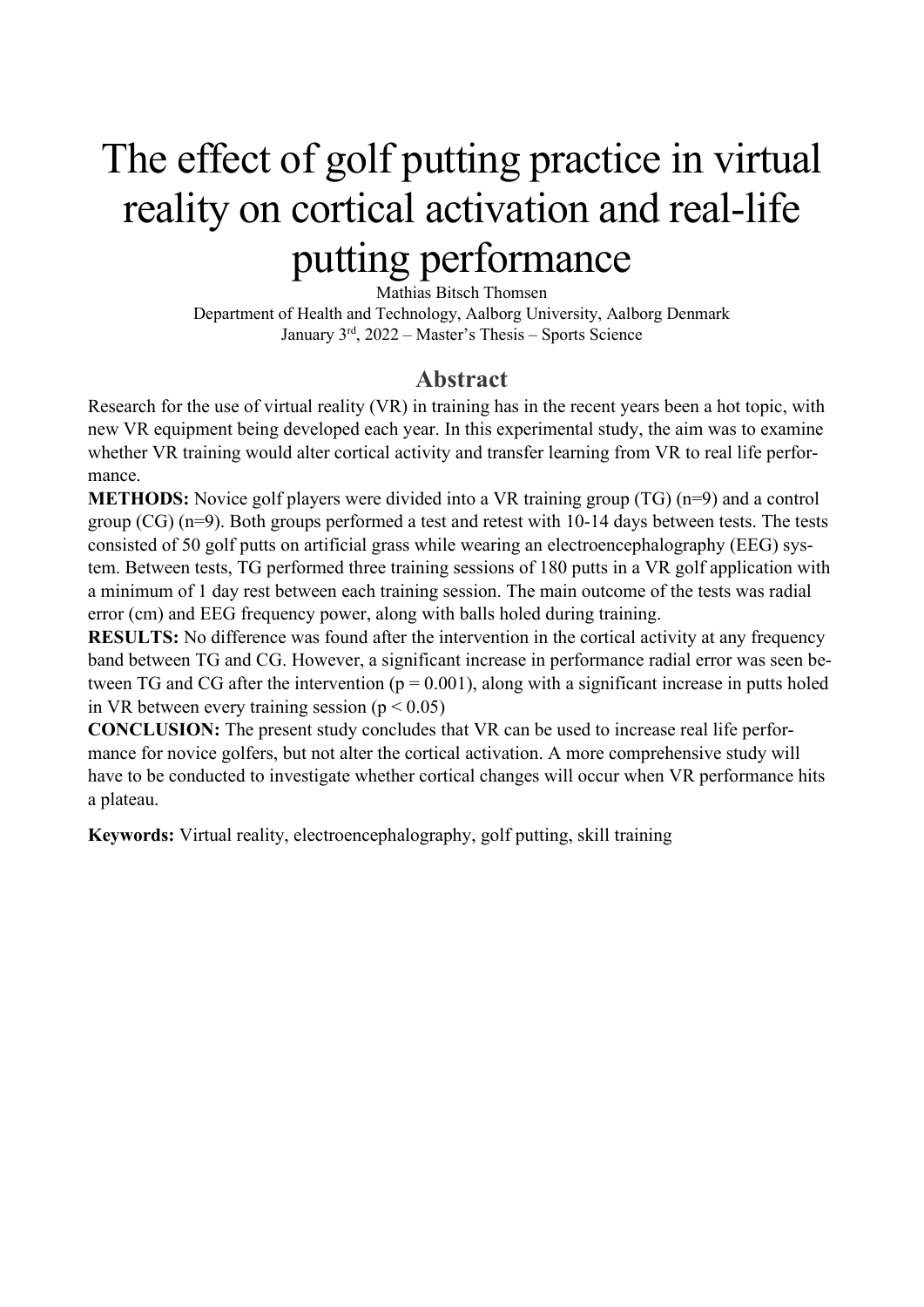## **1 | Introduction**

Virtual reality (VR) is a sophisticated system that uses advanced technology and computer graphics to create a realistic virtual environment (Neumann *et al.*, 2018). In an virtual environment, it is possible to create a world that provides a sensory experience via the built-in tracking of motion (input) and an optimized LCD screen (output), which together can provide a sense of a realistic world, and open an entirely new avenue for training one's skills (Burdea and Coiffet, 2003; Craig, 2013).

The realistic reproduction of reality has resulted in VR being used in areas such as medicine (Grantcharov *et al.*, 2004; Al-Saud *et al.*, 2017; Frederiksen *et al.*, 2019), rehabilitation (Faria *et al.*, 2018; Park, Jung and Lee, 2020) and sports (Tirp *et al.*, 2015; Neumann *et al.*, 2018; Farley, Spencer and Baudinet, 2020), where the technology is mostly used in areas where training in the real world is difficult to organize due to external factors, is dangerous or impractical (Jerald, 2015). An example of this is a study by Seymor et al., 2002, where they tested whether practicing a gallbladder surgery in VR, could improve the same procedure in reality. Their results showed that the training group made significantly fewer errors than the control group, during actual surgery (Seymour *et al.*, 2002). Another area in which VR is often used is in the training of airline pilots. Here, a study of Hays et al. 1992 investigated the effect of using VR simulations as part of pilot training, to which they found using a simulator combined with ordinary flight was to be preferred, compared to exclusively ordinary flight (Hays *et al.*, 1992).

Looking at the literature on the use of VR in sports situations, most studies on training in virtual environments are aimed at endurance training, and mostly performed using large systems that take up a lot of space, where studies on skillbased sports using smaller and more accessible systems are rare (Lee, Chung and Lee, 2013; Neumann *et al.*, 2018; Akbaş *et al.*, 2019). One of the studies on skill-based sports is by Petri et al., (2019), and examines the use of VR in karate training. In this study, they found significant improvements in sport-specific parameters in the group that trained karate in VR (Petri *et al.*, 2019). These findings are extended in a study by Michalski et al., (2019), which examined the effect of practicing table tennis against computercontrolled opponents in VR. The study revealed that subjects training table tennis in VR had improved significantly compared to the control group (Michalski *et al.*, 2019). In addition, a study by Harris (2020) also examined whether a single practice of golf putting in VR could result in the same improvement in performance as a real practice of golf putting. They found similar improvement in both groups, suggesting that it might be used as a supplement to real life training (Harris *et al.*, 2020).

Problems can however arise when using VR as a training method. These problems stem from the formation of a virtual environment in the VR headset, trying to resemble reality, but no one has of yet succeeded in creating something that looks and feels 100% like reality. This has the risk of creating problems, as it is not possible to generate the same haptic, tactile and visual feedback as in reality (Düking, Holmberg and Sperlich, 2018). This is mainly due to the virtual environment, which rarely creates a 1:1 visual depth, and therefore potentially distorts the transfer of the learned motor skill (Kramida, 2016; Harris *et al.*, 2019). However, the general question still lies in the effectiveness of learning and transferring skills from VR to the real world (Neumann *et al.*, 2018).

When it comes to learning new skills, transferability between sports is considered a classic theme, where Thorndike in 1914 already came up with a suggestion, that by creating situations similar to those in reality, a good transferability could be obtained (Thorndike, 1914). This theory has since been further developed in sports by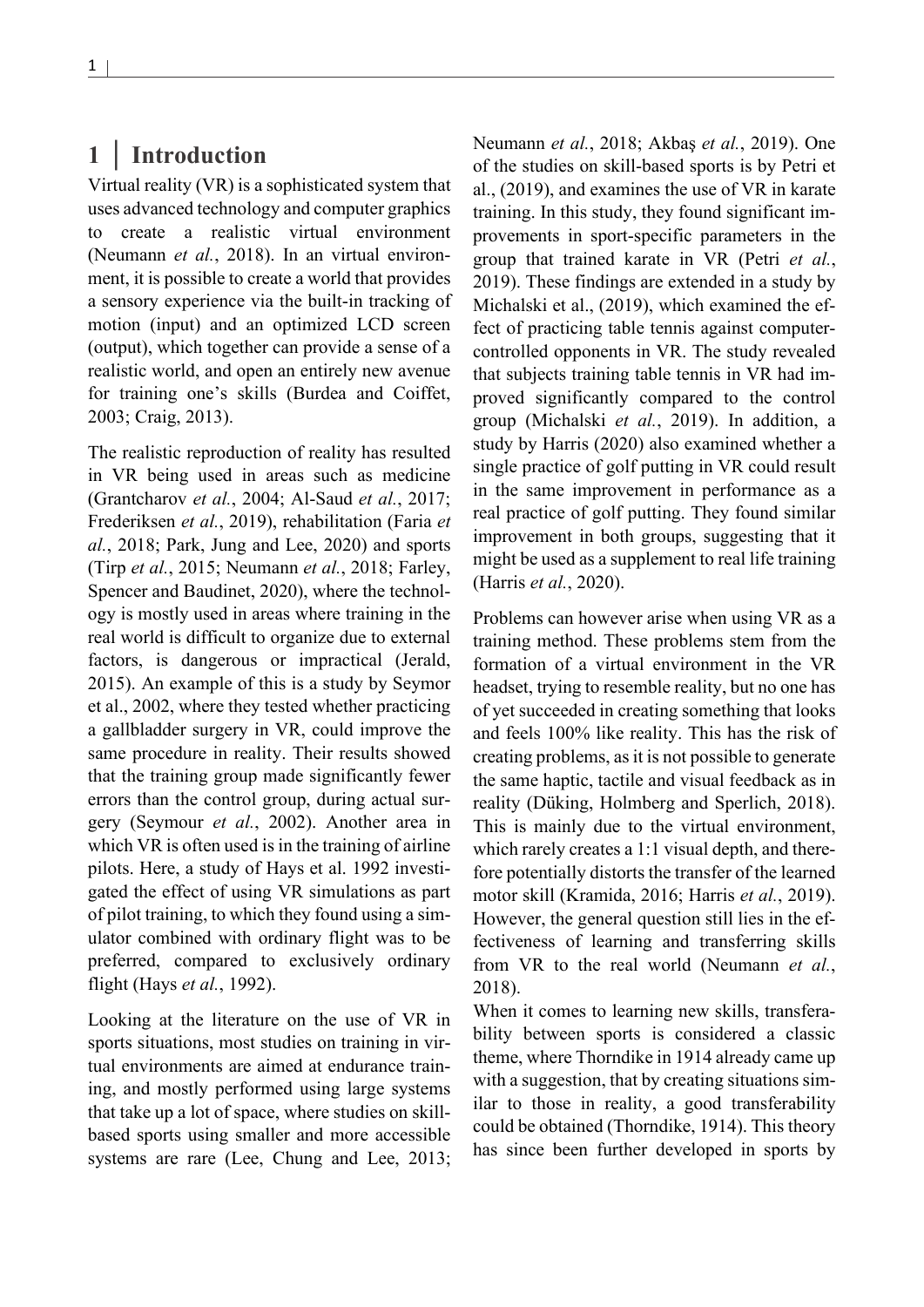Baker and Côte (2006), who found several different elements that were transferable from one sport to another; 1. The physical form, which relates to the physiological changes, such as cardiorespiratory changes; 2., Movement, which relates to the anatomical and biomechanical similarities between tasks; 3., Perceptual elements, which relate to capturing information about the environment; and 4., Conceptual elements, which relate to being able to recognize similarities in strategies and rules (Baker and Côte, 2006).

In the literature on learning and improving one's motor skills, it is shown how it is the human brain and its ability to reorganize, that enables us to improve in relation to the challenges that are posed (Karni *et al.*, 1998; Censor, Sagi and Cohen, 2012). One of the adaptations seen through training is called the psychomotor efficiency hypothesis. This hypothesis describes how improvements in the cognitive motor process involve a refined set of inputs, as well as how poor performance is associated with non-essential neural activation (Hatfield and Hillman, 2001; Hatfield *et al.*, 2004; Rietschel *et al.*, 2012). The neural efficiency is often examined using electroencephalography systems (EEG), that uses electrodes to record the postsynaptic potentials in the pyramidal neurons of the cerebral cortex (Nunez and Srinivasan, 2005). The potentials of the neurons generate oscillations at different frequencies which are often utilized in studies, where it has been shown that experts in golf, archery, and rifle shooting have regions with lower cortical activation than those of novices (Hatfield *et al.*, 2004; Baumeister *et al.*, 2008; Cooke *et al.*, 2014; Wang *et al.*, 2020).

Few studies have examined whether a training intervention has a similar effect on cortical activation. One of them is Landers et al., (1994), who showed that by training archery for 15 weeks, an improvement in performance of 62% is seen, as well as alpha synchrony of the left side temporal (T3) cortical activation, prior to the shot (Landers *et al.*, 1994). These results are extended by Kerick et al., (2004), who studied shooting training at the United States Naval Academy. Through their training, all soldiers showed an increased shooting performance, while also showing an improved synchronization of alpha power in the left temporal area (Kerick, Douglass and Hatfield, 2004). Some of the same results are shown in golf putting studies, where only three training sessions of golf putting showed an improved performance, as well as an regional decrease in alpha power at the frontal part of the brain (Gallicchio, Cooke and Ring, 2017). Adding to this, similar findings are found in a study by Zhu (2011), also examining golf putting, for which they found a significant improvement in performance, as well as a lower alpha frequency coherence between the frontal midline region (Fz) and the left temporal (F3) part of the brain (Zhu *et al.*, 2011).

It is general for all the studies above that there is some transferability between VR and real-life performance and that real life training alters the cortical activity. Based on this, the present study aims to investigate whether similar changes to cortical activation is seen through training golf putting in VR. It was hypothesized that VR training would alter the cortical activation and improve real-life putting performance.

## **2 | Methods**

#### **2.1 | Participants**

Twenty individuals (14 male, mean age 26.3 years,  $SD = 2,3$ , mean height 180,33 cm,  $SD =$ 9,9, mean weight 82,5 kg,  $SD = 13,1$ ) were recruited using written forms. All participants were provided details of the study before attending testing and were instructed to carefully read through the exclusion criteria. For the participant to take part in the study, they were obligated to fulfill the criteria of being a novice golfer. In this study, a novice golfer was characterized as a person having no EGA score or prior formal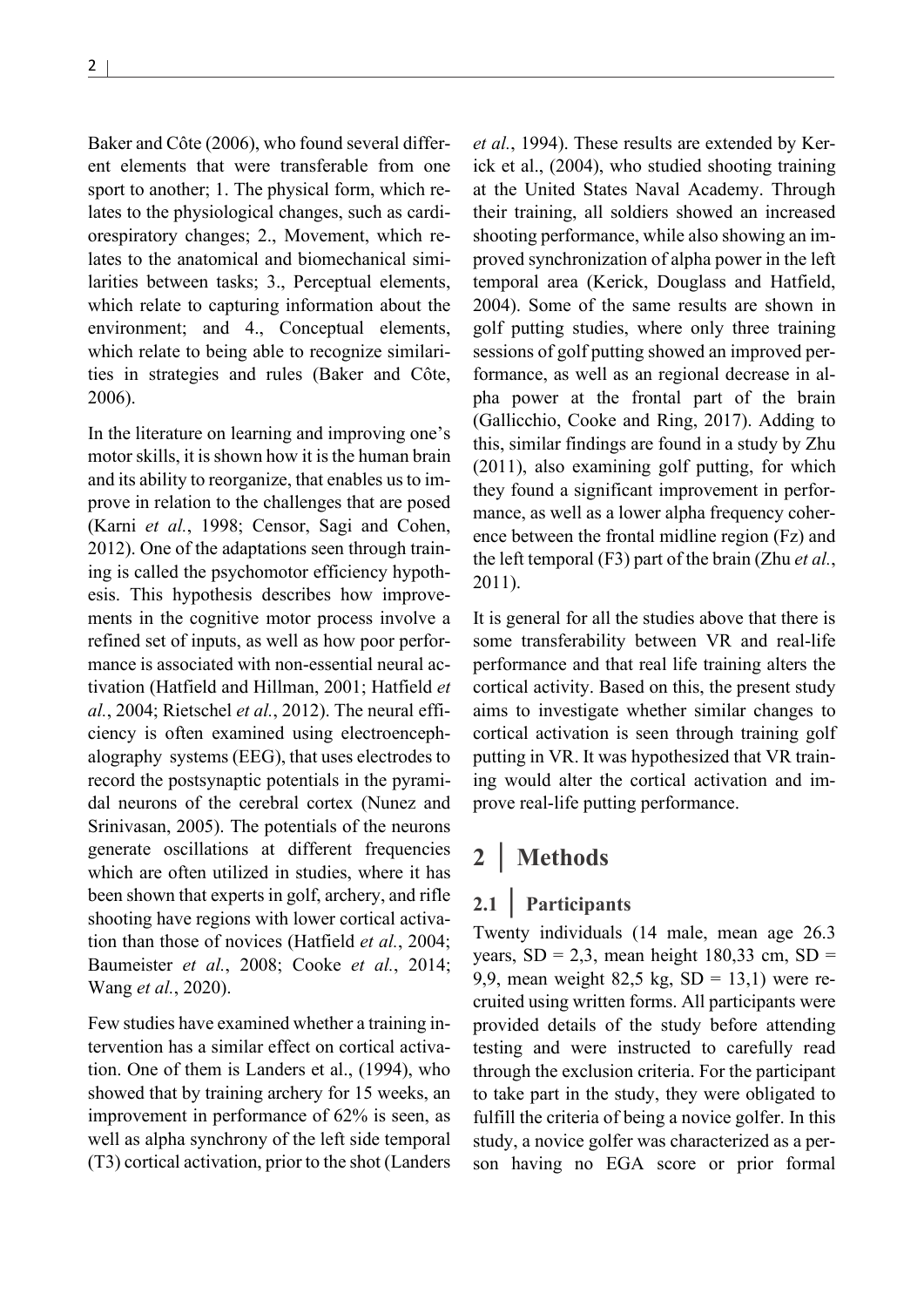experience with the sport (Cooke *et al.*, 2010). All participants were provided with the details of the study before attending testing and gave written consent before the testing began. Ethical approvals were obtained from The Science Ethics Committee for the North Jutland Region prior to data collection.

## **2.2 | Design**

A repeated measure design was used (pre-test and post-test) with a between-subject variable. Outcome measures were putting accuracy along with EEG frequency power.

### **2.3 | Procedure**

All participants were randomized into either a control (CG) or training group (TG), using a randomization script. CG attended the lab for two test sessions of approximately 60 minutes each session. TG attended the lab for five sessions, two test sessions of approximately 60 minutes and three training sessions of 30 minutes. All participants performed the pre and posttest with 10- 14 days in between each test. On average, the test-retest interval was  $12 (SD = 1.58)$  days for TG and  $12,11$  (SD = 1.45) days for CG, with no significant difference between groups ( $p > 0.05$ ). For TG, the average interval from last training session to retest was  $2.44$  (SD = 1.01) days. The tests consisted of 50 putts on the putting green, while wearing an EEG system to record brain activity. The EEG recordings were started just before the first shot and continuously recorded until all 50 shots were completed, which took approx. 10-15 minutes. The decision of 50 test putts was based on inspiration from previous studies as well as the ambition of securing enough EEG data to do an analysis, even if some trials would be corrupted (Cohen, 2014; Gallicchio, Cooke and Ring, 2017). Between the two tests, the training group performed three training sessions in VR, each consisting of 180 putts, which was chosen with inspiration from real-world golf studies with increased performance outcome (Zhu *et al.*,

2011; Gallicchio, Cooke and Ring, 2017). During VR training, the participants' performance was assessed by counting the number of holed putts. As between session learning is an important part of improving motor skills, all participants in the training group were instructed to have at least one day between each session (Kami *et al.*, 1995; Censor, Dimyan and Cohen, 2010; Censor, Sagi and Cohen, 2012).

## **2.4 | Tasks and materials**

## *2.4.1 | Real-life golf putting*

Real-life golf putting took place indoor on a 4 meter-long artificial green. The ball was positioned with 2.4 meters to the target hole of diameter 10.80 cm (official hole size) (fig. 1, B). To correspond with the simulation in VR, the hole was visible with a small drop and a 1 cm back stopper, assuring that the ball would remain in place, if putted with the correct force. During test performance, participants were not given verbal feedback on the radial error, but they were able to see the landing spot of the ball, providing some feedback on all trials. All participants used the same Vantage true line series golf putter (432 gram) and a standard size (4.27 cm) golf ball.

## *2.4.2 | VR golf putting*

The VR golf putting were performed in the golf simulation application Topgolf, developed by Golf Scope Inc. (Golf Scope, 2020). The simulation was conducted through an Oculus Quest 2 headset with 128 GB storage space and weighing 571 grams (Facebook Technologies LLC, 2021). The Oculus Quest headset is wireless and displays the picture on a fast-switch LCD panel with a 1832x1920 per eye resolution and a refresh rate of 72 Hz, giving the participants a 360-degree environment with a  $110^{\circ}$  field of view (fig. 1, D).

Additionally, a custom handle was created to fit the Oculus controller (308 gram), giving the participant the same grip as in real life (fig. 1, C).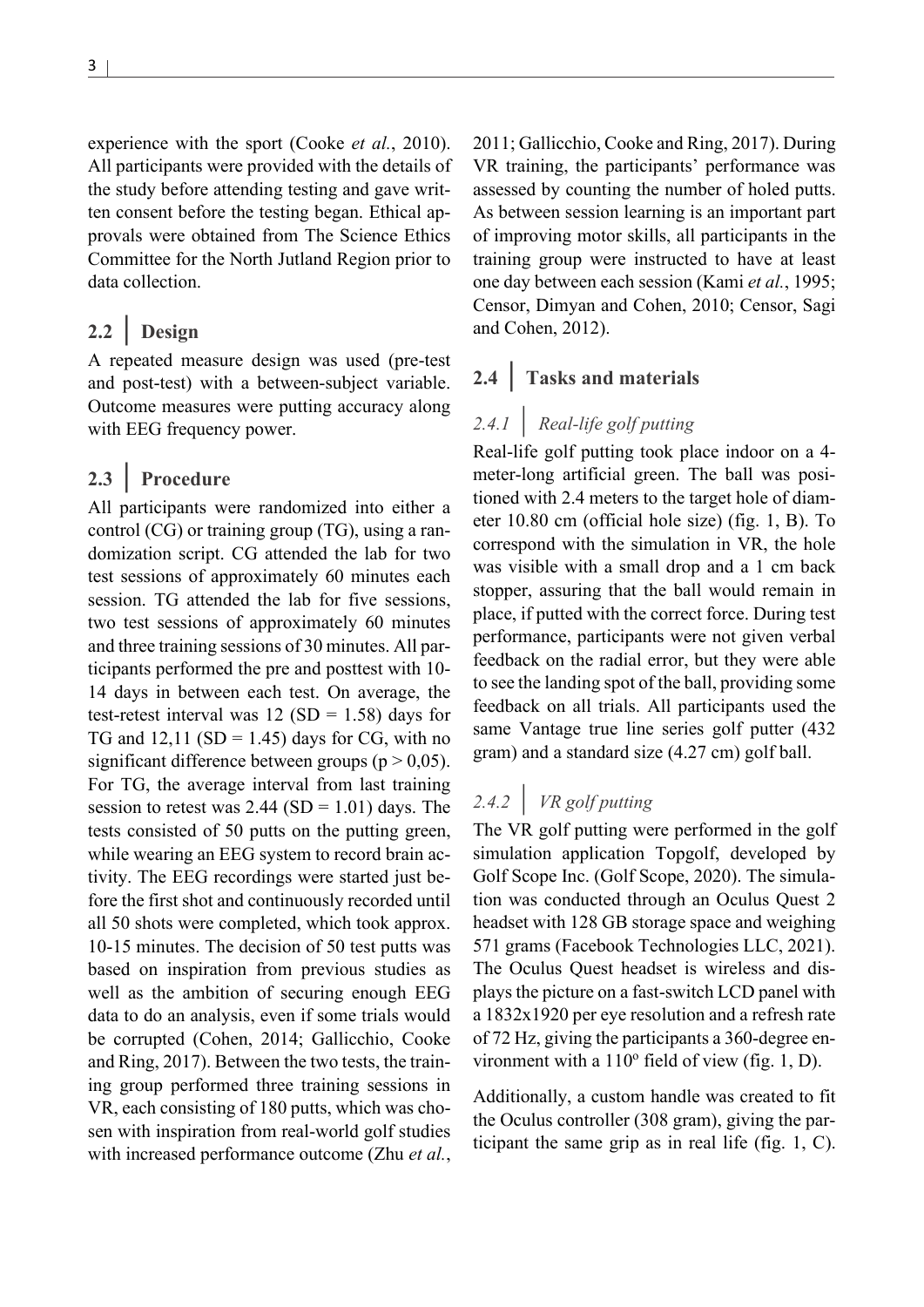

*FIGURE 1* **A.** VR training environment used in VR training with in-game measurements of 7.8 feet/2.4 meters. **B.** Real-life measures of the artificial golf course used in tests. **C.** VR controller with golfing add-on simulating the grip of a golf club. **D.** Oculus quest VR headset used in the experiment.

During VR training, the environment provided auditory feedback, mimicking the sound of a real golf club hitting the ball, along with small vibrations from the controller. To create a VR environment as close to the real-world environment as possible, the applications practice tool was used, making it possible to set up a course with the same 2.4 meters from the placement of the ball to the hole (fig. 1, A). The simulation provided an ambient environment throughout the entire training, which has been shown to provide an immersive experience (Harris *et al.*, 2019).

## *2.4.3 | EEG recordings*

During the real-life putting test and retest, participants brain activity was assessed by a 32 active electrode LiveAmp EEG cap (BrainVision, Morrisville USA), which used the 10-20 system, at FP1, FP2, AFz, F3, Fz, F4, FC5, FC3, FC1, FCz, FC2, FC4, FC5, C5, C3, C1, Cz, C2, C4, C6, CP5, CP3, CP1, CPz, CP2, CP4, CP6, P3, Pz, P4,

PO3, PO4, with a ground electrode placed on the forehead, and a reference electrode placed on the mastoid, just behind the left ear (Abhang, Gawali and Mehrotra, 2016). Before applying the EEG cap, the center of the participants head was found using a tape measure from which the cap was placed (Acharya *et al.*, 2016). As the EEG cap was placed on the head, a high-viscosity electrolyte-gel (EasyCap, 2021) was applied to each electrode using a plastic syringe. To ensure good connection between electrodes and the scalp, the visual interface of the software Brain Vision recorder (BrainVision, 2021) was used to insure that each electrode had an impedance level lower than 25Ω (Kappenman and Luck, 2010). The EEG system was wireless, and all recorded brain activity was sent through an amplifier with a sampling frequency of 512 Hz, transforming the signal to a digital signal to be captured using a laptop running Brain Vision recorder.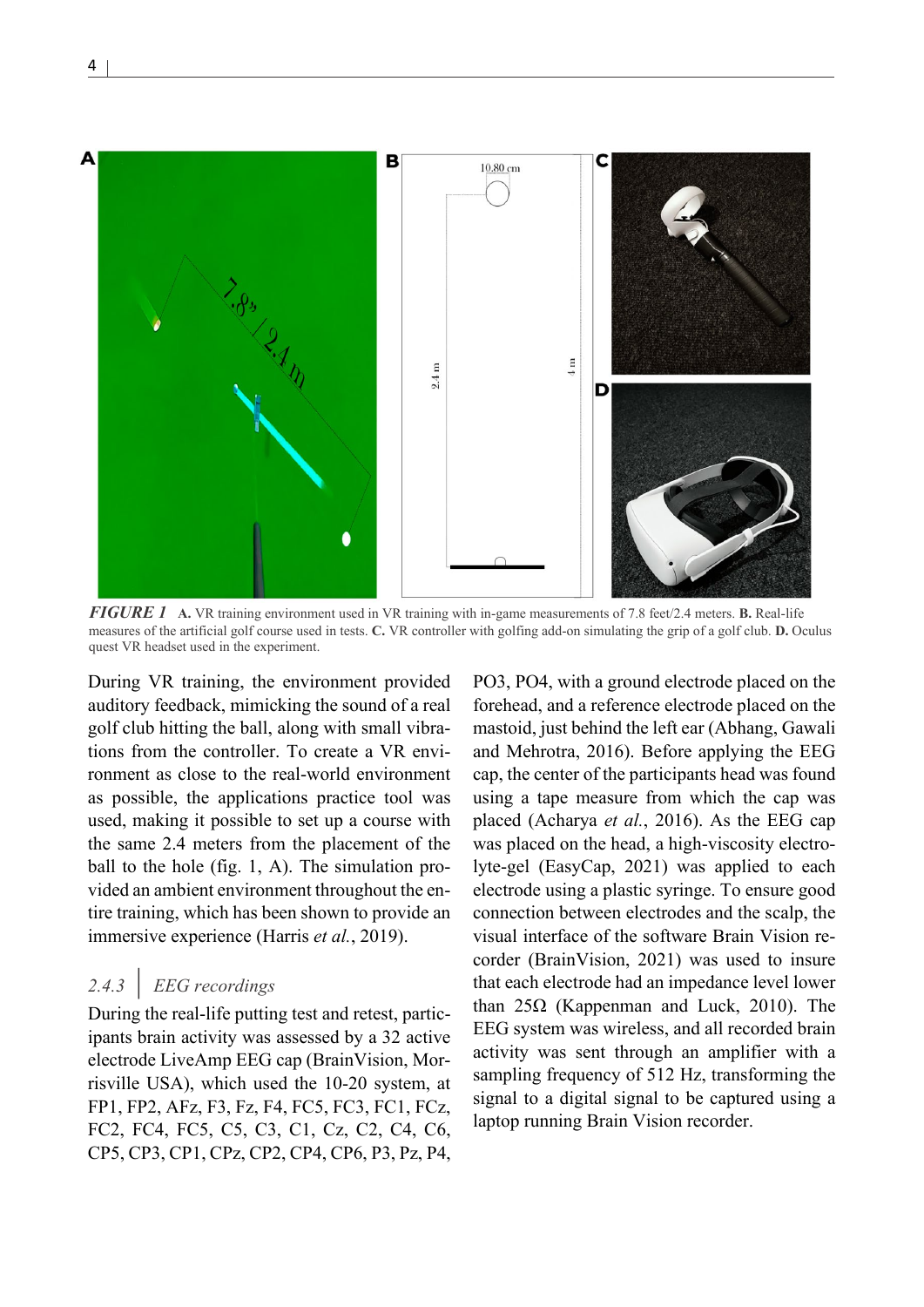#### *2.4.4 | Performance measures*

Putting performance in real-world putting was assessed using radial error (cm) of the ball to the hole as it is often used in golfing studies (Wannebo and Reeve, 1984; Shafizadeh, McMorris and Sproule, 2011; Causer *et al.*, 2017). The radial error was measured from the boundary of the hole to the middle of the ball using a tape measure after each attempt. If the ball landed in the hole, "zero" was noted, and if the ball rolled out of the green, the distance from the hole to the back of the artificial green was noted (110 cm).

#### **2.5 | Preparing EEG data**

## *2.5.1 | Locating the golf swing*

Before analysis of the EEG data, the data had to be segmented to define when the golf swing happened. The EEG cap had a built-in accelerometer located on the back of the head, tracking the head movement. Using Matlab (Mathworks, 2021) and the accelerometer data, it was possible to examine the movement of every subject. To do so, the data for the x, y and z-axis was extracted and filtered using a lowpass Butterworth filter design with a normalized cutoff frequency at 0.75Hz (Butterworth, 1930). Afterwards, the acceleration was differentiated and plotted on a chart (fig. 2). The reason for doing this was due to a common trend of subjects looking at the ball while preparing for the shot and then turning the head



*FIGURE 2* Shows the differentiated acceleration and the script localizing golf putts for a single test of a subject, using movement on the x-axis and a threshold of 60%. Red circles indicate a golf putt.

when initiating the shot. This movement is seen in figure 2, where all the peaks are indications of large head movements, and presumably an indication of a golf putt. To analyze if this was correct, the highest peak of movement was used as a reference and a threshold was set to capture all movement above. All subject data was then manually analyzed from the plots, to make sure the peaks of the movement matched the amount of 50 shots, and no noise was interrupting the clear indication of a shot. If the plot didn't show a clear indication, the script was adjusted by changing the threshold and/or movement axis. As seen in figure 2, the script was not always able to define all 50 putts without getting into trouble with other movement. This resulted in an average of 46.79 trails per subject  $(SD = 2,73)$ .

#### *2.5.2 | Processing EEG data*

The software Matlab (Mathworks, 2021) with the EEGLAB plugin (Delorme and Makeig, 2004) was used to prepare the data for analysis. The preparation methods used on the data are as following: The raw EEG data were first run through a low and high pass filter, removing everything below 1 HZ as it is seen as default activity of cortical circuits (Sanchez-Vives, Massimini and Mattia, 2017) and above 48 Hz, as frequencies of 50 Hz is seen as powerline noise (Sörnmo and Laguna, 2005). To further clean the data, an independent component analysis (ICA) was applied (Jung *et al.*, 2000; Delorme and Makeig, 2004; Urigüen and Garcia-Zapirain, 2015). As the ICA was run on the data, it was able to identify all the different components in the signal and suggest removal of signal containing eyeblinks and noisy electrodes. All components were manually checked and either accepted or rejected, depending on the behavior of the signal (Jung *et al.*, 2000). After filtering and cleaning the data, it was divided into epochs of interest, where before and after the golf putt, was chosen as the interesting moments (Gallicchio, Cooke and Ring, 2017). To examine this, the time from -2s before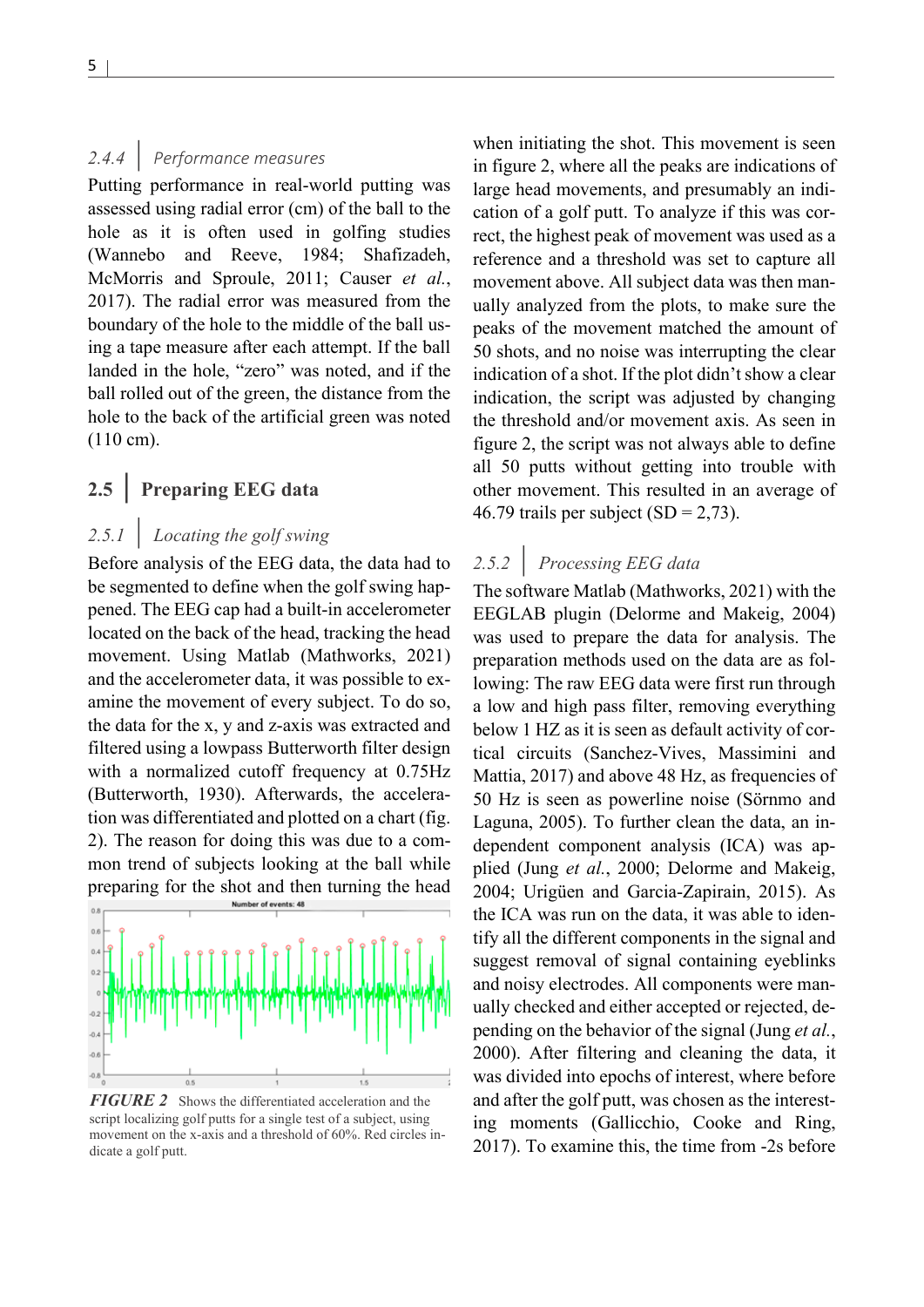to 1s after the initiation was chosen. This timespan was then separated into two segments: one segment before the putt (BFH), and one after (AFH). The BFH segment was created between - 2000ms and -250ms before the initiation of the golf put. The AFH segment was created between the initiation of the golf putt to 1000ms after. For both segments, a baseline reference was created at -4000ms to -3000ms before initiation, which were subtracted from the chosen segments (Cohen, 2014). To find the frequency power for all frequencies, a Fast Fourier Transform (FFT) algorithm was applied to every set of data (Rao, 2011; Cohen, 2014). After filtering, cleaning, and applying FFT to all of the channels, the average power for Delta (1-4 Hz), Theta (4-8 Hz), Alpha (8-13 Hz), Beta (13-30 Hz) and gamma (>30 Hz) at both BFH and AFH was printed for every subject at all electrodes, and gathered in a document for further statistical analysis (Ivanitsky *et al.*, 2009).

#### **2.6 | Statistical analysis**

Data were analyzed using SPSS software package version 27 (SPSS, Chicago, Illinois, USA). The primary outcome measure was difference in radial error performance, number of balls holed during VR training, and frequency power between pre- and posttest. All data was tested for normality using Shapiro-Wilks's test, which showed no normally distributed data for both preand posttest putting performance  $(P < 0.01)$  and EEG data ( $P < 0.01$ ). For VR training, the data was normally distributed, however, due to a low number of subjects, nonparametric test were adopted for analysis. Putting performance from test to retest in groups were analyzed using Wilcoxon signed ranks test and the difference between groups were examined by a Mann Whitney U test. Number of balls holed in VR training were examined by an analysis of variance (Friedman test). The EEG data was analyzed in groups using Wilcoxon signed-rank test and between groups using Mann Whitney U test. To further

analyze changes in brain activity, all electrodes were placed into brain areas of interest (AOI): Frontal (FP1, FP2, AFz, F3, Fz, F4), Left temporal (FC5, C5, CP5), left central (FC3, FC1, C3, C1, CP3, CP1), midline (FCz, CZ, CPz), Right Central (FC2, FC4, C4, CP2, CP4), right temporal (Fc6, C6, CP6) and Occipital (P3, Pz, P4, PO3, PO4). All electrodes in an AOI were then averaged and tested for differences using a Mann Whitney U test.

## **3 | Results**

#### **3.1 | Real life putting performance**

Analysis included 18 of 20 subjects (nine in each group). No difference in pretest radial error performance was found between TG and  $CG (P =$ 0,197) whereas after the training intervention, TG improved real life putting performance significantly compared to both pretest  $(P < 0.01)$  and CG ( $P = 0.001$ ) (fig. 3). However, one subject in TG differentiated from the group but with no critical effect on the overall level of significance (appendix 1).



*FIGURE 3* Mean radial error scores for both groups between pre- and posttest. Significant differences were found in the training group between pre- and posttest. No significant difference was found between pre- and posttest in the control group.

#### **3.2 | VR Training performance**

TG improved VR putting performance significantly between every training session ( $P < 0.05$ ). This it seen in figure 4 where TG experienced an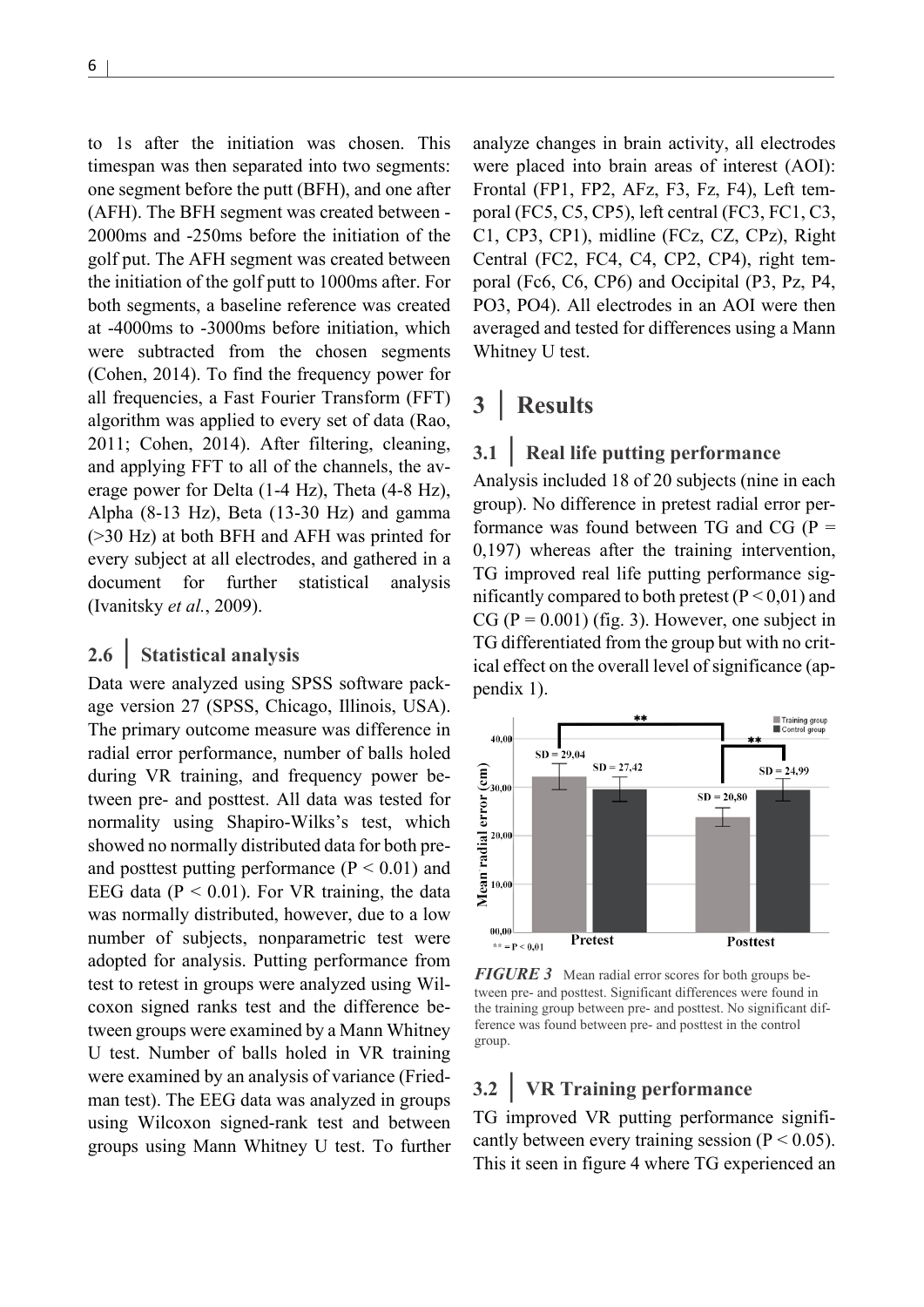increase of 40,45% from training 1 to training 2, and 26.14% between training 2 and training 3. This adds up to an overall performance improvement of 77.17% from training 1 to training 3.



*FIGURE 4* Average number of holed putts for each training session. Significant improvements were found between every training session.

## **3.3 | EEG data**

A Mann Whitney U test was conducted on the average power of all electrodes combined for the Delta, Theta, Alpha, Beta and Gamma frequency bands. The test showed no significant differences

**TABLE 1** Showing difference in average power and significance level between TG and CG at pre- and posttest, as well as for BFH and AFH.

| Frequency      | Time       | <b>Test</b>    |             | Average Power CG Average Power TG | p-value  |
|----------------|------------|----------------|-------------|-----------------------------------|----------|
| Delta          | <b>BFH</b> | Pretest        | 3.56077E+14 | 4.04922E+14                       | 0,072    |
| Delta          | <b>AFH</b> | Pretest        | 3,47079E+14 | 3,89567E+14                       | 0,126    |
| Delta          | <b>BFH</b> | Posttest       | 3,54824E+14 | 3,72702E+14                       | 0,601    |
| Delta          | AFH        | Posttest       | 3,51276E+14 | 3,61167E+14                       | 0,934    |
| Theta          | <b>BFH</b> | Pretest        | 4.17896E+14 | 3,94218E+14                       | 0,548    |
| Theta          | <b>AFH</b> | Pretest        | 4,16325E+14 | 3,87739E+14                       | 0,424    |
| Theta          | <b>BFH</b> | Posttest       | 4,1337E+14  | 4.32409E+14                       | 0,283    |
| Theta          | <b>AFH</b> | Posttest       | 4,08409E+14 | 4,42172E+14                       | 0,089    |
| Alpha          | <b>BFH</b> | Pretest        | 4,16941E+14 | 3,749E+14                         | 0,084    |
| Alpha          | <b>AFH</b> | Pretest        | 4,09962E+14 | 3,80299E+14                       | 0,254    |
| Alpha          | <b>BFH</b> | Posttest       | 4,14316E+14 | 4,00557E+14                       | 0,707    |
| Alpha          | <b>AFH</b> | Posttest       | 4.16534E+14 | 3.84007E+14                       | 0,200    |
| Beta           | <b>BFH</b> | Pretest        | 3,67305E+14 | 4,28006E+14                       | $0,018*$ |
| <b>Beta</b>    | <b>AFH</b> | <b>Pretest</b> | 3,55729E+14 | 4,37296E+14                       | $0,001*$ |
| <b>Beta</b>    | <b>BFH</b> | Posttest       | 3,68217E+14 | 3,85156E+14                       | 0.762    |
| <b>Beta</b>    | <b>AFH</b> | Posttest       | 3,62701E+14 | 4,37296E+14                       | 0,323    |
| Gamma          | <b>BFH</b> | Pretest        | 4,58831E+14 | 3,84485E+14                       | 0,115    |
| Gamma          | <b>AFH</b> | Pretest        | 4,37685E+14 | 3,97296E+14                       | 0,161    |
| Gamma          | <b>BFH</b> | Posttest       | 4,28774E+14 | 4,03247E+14                       | 0,276    |
| Gamma          | AFH        | Posttest       | 4,37685E+14 | 3,97206E+14                       | 0,310    |
| $* = p < 0.05$ |            |                |             |                                   |          |

in the overall average power between CG and TG at any frequency band for both BFH and AFH after the intervention ( $P > 0.05$ ) (table 1).

Even though there was no significant change after the intervention, a trend of TG having a lower Beta power after the training was observed, as TG having a significantly higher Beta power at pretest than CG ( $P < 0.05$ ).

#### **3.4 | Alpha power**

As changes of cortical activity in other studies has been perceived as regional changes in alpha power, all AOIs were tested for differences in alpha power between TG and CG (Zhu *et al.*, 2011; Gallicchio, Cooke and Ring, 2017) (table 2).

*TABLE 2* Showing average alpha power for TG and CG at all AOIs for both BFH and AFH. No significant changes were found between the two groups.

| <b>AOI</b>            | Time       |          | CG average power posttest TG average Power posttest | p-value |
|-----------------------|------------|----------|-----------------------------------------------------|---------|
| Frontal               | <b>BFH</b> | 4.42E+14 | 4.84E+14                                            | 0,393   |
| Frontal               | <b>AFH</b> | 4,54E+14 | 4,53E+14                                            | 0,931   |
| Left temporal         | <b>BFH</b> | 4,04E+14 | 4,45E+14                                            | 0,697   |
| Left temporal         | AFH        | 4,20E+14 | 4,59E+14                                            | 0,829   |
| Left central          | <b>BFH</b> | 4,01E+14 | 3,52E+14                                            | 0,335   |
| Left central          | <b>AFH</b> | 4,22E+14 | 3,58E+14                                            | 0,161   |
| Midline               | <b>BFH</b> | 3,75E+14 | 3,26E+14                                            | 0,710   |
| Midline               | AFH        | 3,48E+14 | $3.19E + 14$                                        | 0,710   |
| <b>Right central</b>  | <b>BFH</b> | 4,16E+14 | 3,48E+14                                            | 0,082   |
| <b>Right central</b>  | AFH        | 3,92E+14 | 3,34E+14                                            | 0,070   |
| <b>Right temporal</b> | <b>BFH</b> | 4,02E+14 | 5,20E+14                                            | 0.061   |
| <b>Right temporal</b> | AFH        | 3,68E+14 | 4,62E+14                                            | 0,087   |
| Occipital             | <b>BFH</b> | 4,06E+14 | 3,88E+14                                            | 0,690   |
| Occipital             | AFH        | 4,35E+14 | 3,57E+14                                            | 0,323   |
| $* = n < 0.05$        |            |          |                                                     |         |

As seen in table 2, no significant changes in alpha power between CG and TG were found in any of the examined AOIs ( $P > 0.05$ ).

#### **3.5 | Beta power**

Looking closer at the trend of a change in Beta power for TG after the intervention, showed that TG had a significantly higher Beta power than CG in the pretest, at both BFH  $(p = 0.018)$  and AFH ( $P = 0.001$ ), but no significant difference after the intervention at either BFH ( $P = 0.762$ ) or AFH ( $P = 0.323$ ), revealing a chance for a change in Beta power (fig. 5). But testing the Beta power from pre- to posttest, showed no significant changes in either BFH ( $p = 0.080$ ) or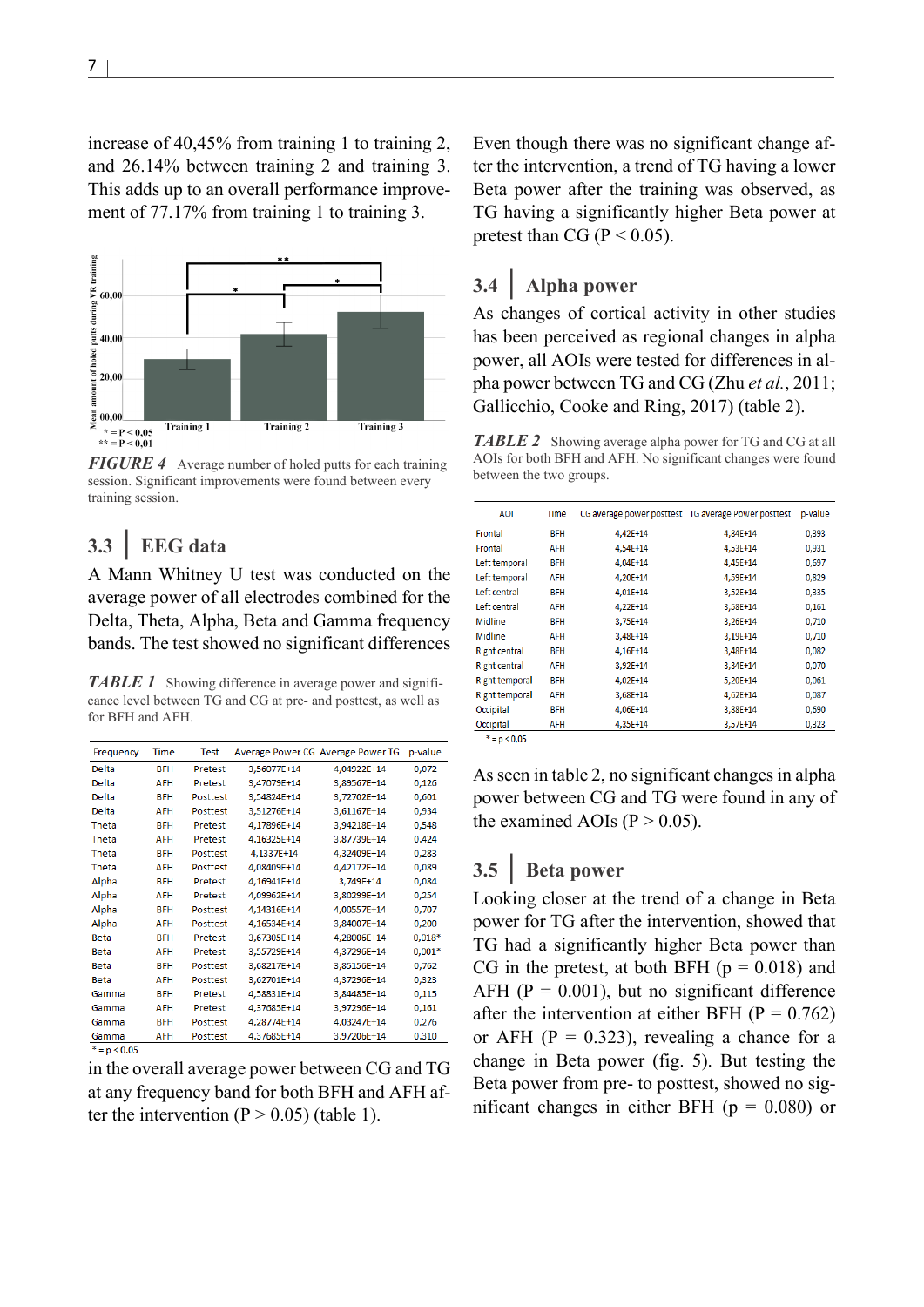

*FIGURE 5* Showing mean Beta power for TG and CG at pretest and posttest, for both BFH and AFH.

To further analyze the change in Beta power for TG, a Wilcoxon signed ranks test was used to analyze the average Beta power at all AOIs, giving the results shown in table 3.

*TABLE* **3** Showing average Beta power along with significance value for all AOIs, at both BFH and AFH.

| <b>AOI</b>            | <b>Time</b> | <b>Average Power pretest</b> | <b>Average Power posttest</b> | p-value  |
|-----------------------|-------------|------------------------------|-------------------------------|----------|
| Frontal               | <b>BFH</b>  | 3.71E+14                     | 3.38E+14                      | 0,973    |
| Frontal               | <b>AFH</b>  | 4,34E+14                     | 3,43E+14                      | 0,237    |
| Left temporal         | <b>BFH</b>  | 5.05E+14                     | 3,51E+14                      | $0.039*$ |
| Left temporal         | <b>AFH</b>  | 5.10E+14                     | 4,21E+14                      | 0,162    |
| Left central          | <b>BFH</b>  | 4,33E+14                     | 4,30E+14                      | 0,673    |
| Left central          | <b>AFH</b>  | 4,32E+14                     | 4,32E+14                      | 0,741    |
| Midline               | <b>BFH</b>  | 5,11E+14                     | 5,44E+14                      | 0,324    |
| Midline               | AFH         | 5.01E+14                     | 5,46E+14                      | 0.229    |
| <b>Right central</b>  | <b>BFH</b>  | 4,44E+14                     | 3,36E+14                      | 0,090    |
| <b>Right central</b>  | <b>AFH</b>  | 4,39E+14                     | 4,05E+14                      | 0,579    |
| <b>Right temporal</b> | <b>BFH</b>  | 3.22E+14                     | $2.63E+14$                    | 0.148    |
| <b>Right temporal</b> | <b>AFH</b>  | 3,23E+14                     | 2,69E+14                      | 0,386    |
| Occipital             | <b>BFH</b>  | 4,39E+14                     | 4,05E+14                      | 0,524    |
| Occipital             | AFH         | 4,32E+14                     | 4,02E+14                      | 0,615    |
| $* = p < 0.05$        |             |                              |                               |          |

The results from table 3 show how the change in Beta power from pre- to posttest was mainly due to a significantly reduced Beta power at the left temporal area of the brain at BFH ( $p = 0.039$ ).

## **4 | Discussion**

The primary purpose of this experimental study was to test whether training golf putting in VR could alter the cortical activity, and whether a transfer of learning would occur between VR

training and a real-life putting test. To this end, the study compared a VR training group to a control group in overall EEG frequency power, which can reflect motor programming processes during motor preparation. The main findings of this study were that the VR training group showed no significant change in any EEG frequency bands compared to the control group but increased their real-life putting score after the intervention.

## **4.1 | Cortical activity**

The results of the study found no significant changes in cortical activity, and therefore does not support the psychomotor efficiency hypothesis (Hatfield and Hillman, 2001; Hatfield, 2018). This contradicts the changes found in other studies performing similar protocols with real-life training (Zhu *et al.*, 2011; Gallicchio, Cooke and Ring, 2017). The observed changes in cortical activity in said studies emerged from a decreased alpha power in the frontal region, and a higher power in the temporal and occipital regions, suggesting an allocation of neuronal resources. Similar findings were partly seen in the present study as the Beta power in the left temporal side of TG was significantly lower at BFH after the intervention. The reduced Beta power is interesting as it has been shown how oscillations in the Betaband is modulated in relation to voluntary movement (Jasper and Penfield, 1949). The decrease of Beta power at BFH agrees with other studies, showing a decrease in Beta power in the preparation phase, and could reflect cortico-cortical communication or an anticipatory increase of attention (Zaepffel *et al.*, 2013). However, as the studies mentioned above generally found changes while investigating the centroparietal area and the present study only found changes for the left temporal area, it is difficult to say if the changes correspond accordingly.

The present study showed improved results in putting performance but no changes in cortical activity, which contradicts general findings in

AFH ( $p = 0.113$ ), suggesting no change in Beta power.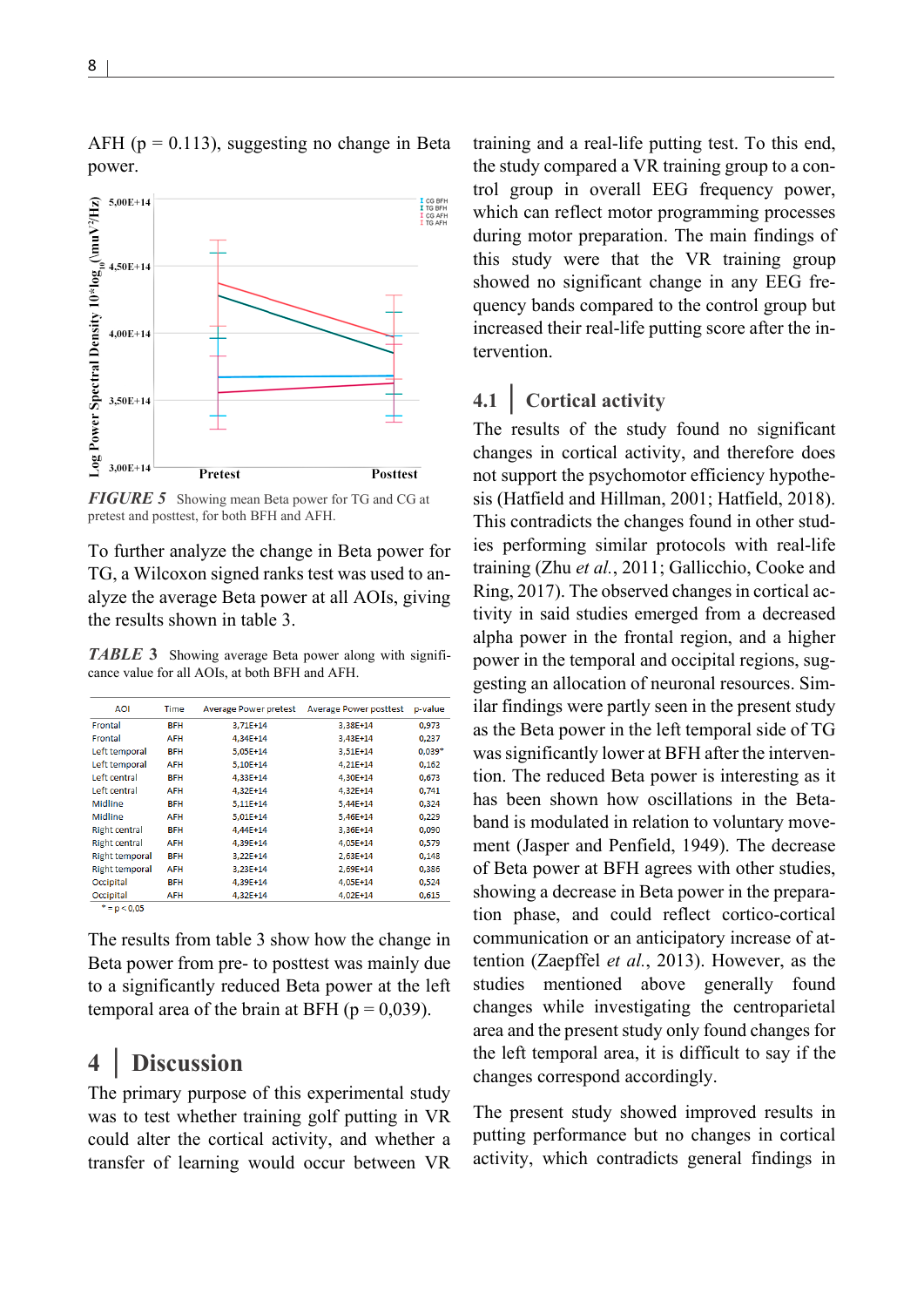other studies on training and cortical activation (Slobounov *et al.*, 2007; Cooke *et al.*, 2014; Gallicchio, Cooke and Ring, 2017). The reason for the incoherent results might lie in the method used to define the onset of the golf putts. As described in the method, a digital calculation based on the built-in accelerometer was used to determine when the subject performed a golf putt. The movement was carefully investigated, but as all subjects move differently, the calculation was not sure to give the perfect time of the golf put, which is also shown in the calculation not registering all 50 putts for every subject. This issue could have caused a wrong selection of data, which in the end could have caused some interference in analyzing the actual cortical activity around the golf putt (Nuwer, 1988).

The incoherent results might also stem from the training period not being long enough to promote changes in cortical activity. Looking at results from prior studies, it is seen that most of them are comparing experts and novices (Baumeister *et al.*, 2008) or examining 12-15 weeks of training (Landers *et al.*, 1994; Kami *et al.*, 1995) and only few are carried out with shorter training periods of just three to six sessions of practice (Zhu *et al.*, 2011; Gallicchio, Cooke and Ring, 2017). However, as there has been found a change from three training sessions in the study by Gallicchio (2017), the incoherent results between cortical activity and golf putting performance might be due to the difference in visual depth and feel in the transition from VR to real life golf putting, making it hard to translate the learned skills from VR to real life (Kramida, 2016; Düking, Holmberg and Sperlich, 2018).

#### **4.2 | Putting performance**

The putting performance results from this study shows how it is possible to transfer skills from VR to real life, and presumably transfer both movement and perceptual elements (Baker and Côte, 2006). These results confirm and add to the findings of other studies that VR can be an

effective training method transferable to real life performance (Seymour *et al.*, 2002; Neumann *et al.*, 2018; Michalski *et al.*, 2019; Petri *et al.*, 2019; Harris *et al.*, 2020; Cooper *et al.*, 2021).

The results from the present study also adds up to the real life putting study of Gallicchio (2017), where they experienced a significant difference in putting performance from pre- to posttest after three training sessions (Gallicchio, Cooke and Ring, 2017). Though the study by Gallicchio was performed with advanced golfers, the present study confirms a transfer effect from VR training to real life golf putting in novice golfers suggesting VR golf putting being further tested on advanced golfers.

Even though the present study found an increase in performance there were still a couple of factors that presumably could have given a more accurate result. In a study by Harris *et al.*, 2019, they showed how VR comes with a wide variety of challenges, such as conflicting depth information and haptic feedback. This was seen in the present study as the used software was developed for gaming (GolfScope, 2020) and didn't give the opportunity to change the friction of the ball to the grass, along with the subjects using a VR controller with a 124-gram distinction in weight, and a distinct weight distribution to the real golf club. These differences made a clear distinction between VR and real life which in the end could have proposed a problem in transferring the VR putting accuracy to real life putting (Harris *et al.*, 2019).

# **4.3 | VR putting performance**

During VR training, all subjects improved in VR putting performance, with an average improvement across the group matching a linear learning curve. It has been suggested by other studies that training in VR should have an adaptive degree of challenge, which changes depending on the subjects past performance (Michalski *et al.*, 2019). But as the learning curve didn't flatten out, it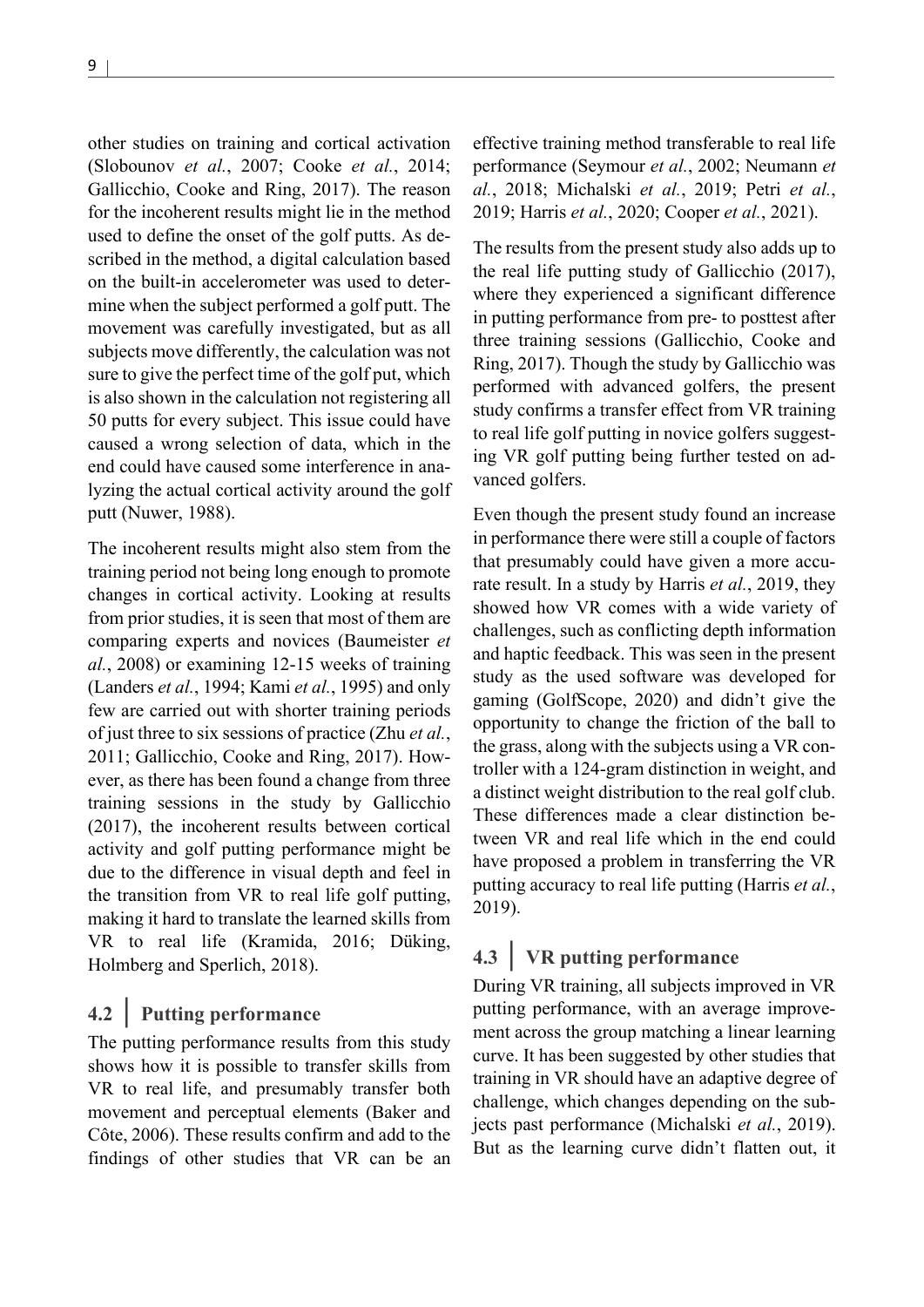would seem like the challenge was still fitting for the average subject. The fact that the learning curve didn't flatten out gives an indication that the participants, at the end of the study, still was in the cognitive stage of learning, in which they were still trying to process information in an attempt to cognitively understand the requirements of the motor movement (Fitts and Posner, 1967). That their skill learning was still very much in the first stage of learning, could suggest that the subjects were not yet able to translate the declarative knowledge into procedural knowledge (Adams, 1971), which in the end could be one of the reasons why no change was seen in the cortical activation. However, as there was a big difference between the worst final score (31 balls holed) and best final score (68 balls holed) in VR, an adaptive challenge system might have provided a better transfer of performance, and maybe a visible change in cortical activation.

## **5 | Future perspectives**

Based on findings of the present study, future research should investigate whether the increase in performance after VR golf putting training matches a real-life golf putting training intervention and if improvement is seen in advanced athletes. Furthermore, it would be interesting to examine if a training period where the participants reached a plateau in VR performance, would show an altered cortical activity like the changes seen in real-life golf putting studies.

# **6 | Conclusion**

In conclusion, this study did not show any effect of VR golf putting on cortical activation, but it did show a significant increase in real-life putting performance, suggesting that VR can be used to learn real life skills. Due to these findings, future research should explore longer VR training periods on advanced golfers.

## **Conflict of interest**

There is no conflict of interest to disclose from any of the authors.

## **Acknowledgements**

The author would like to thank Anderson de Souza Castelo Oliveira and Sabata Gervasio (Department of Health Science and Technology Aalborg university), for their guidance and support during this study. The author sincerely thanks all the participants for their cooperation and time.

#### **References**

Abhang, P. A., Gawali, B. W. and Mehrotra, S. C. (2016) 'Chapter 2 - Technological Basics of EEG Recording and Operation of Apparatus', in Abhang, P. A., Gawali, B. W., and Mehrotra, S. C. (eds) *Introduction to EEG- and Speech-Based Emotion Recognition*. Academic Press, pp. 19–50. doi: https://doi.org/10.1016/B978-0-12-804490- 2.00002-6.

Acharya, J. N. *et al.* (2016) 'American Clinical Neurophysiology Society Guideline 2: Guidelines for Standard Electrode Position Nomenclature', *Journal of clinical neurophysiology*. United States: by the American Clinical Neurophysiology Society, 33(4), pp. 308–311.

Adams, J. A. (1971) 'A closed-loop theory of motor learning.', *Journal of Motor Behavior*. US: Heldref Publications, pp. 111–150. doi: 10.1080/00222895.1971.10734898.

Akbaş, A. *et al.* (2019) 'Application of Virtual Reality in Competitive Athletes – A Review', *Journal of human kinetics*. Sciendo, 69(1), pp. 5–16.

Al-Saud, L. M. *et al.* (2017) 'Feedback and motor skill acquisition using a haptic dental simulator', *European Journal of Dental Education*, 21(4), pp. 240–247. doi: 10.1111/eje.12214.

Baker, J. and Côte, J. (2006) 'Shifting training requirements during athlete development: Deliberate practice, deliberate play and other sport involvement in the acquisition of sport expertise', in Hackfort, D. and Tenenbaum, G. (eds) *Essential processes for attaining peak performance*. 1st edn.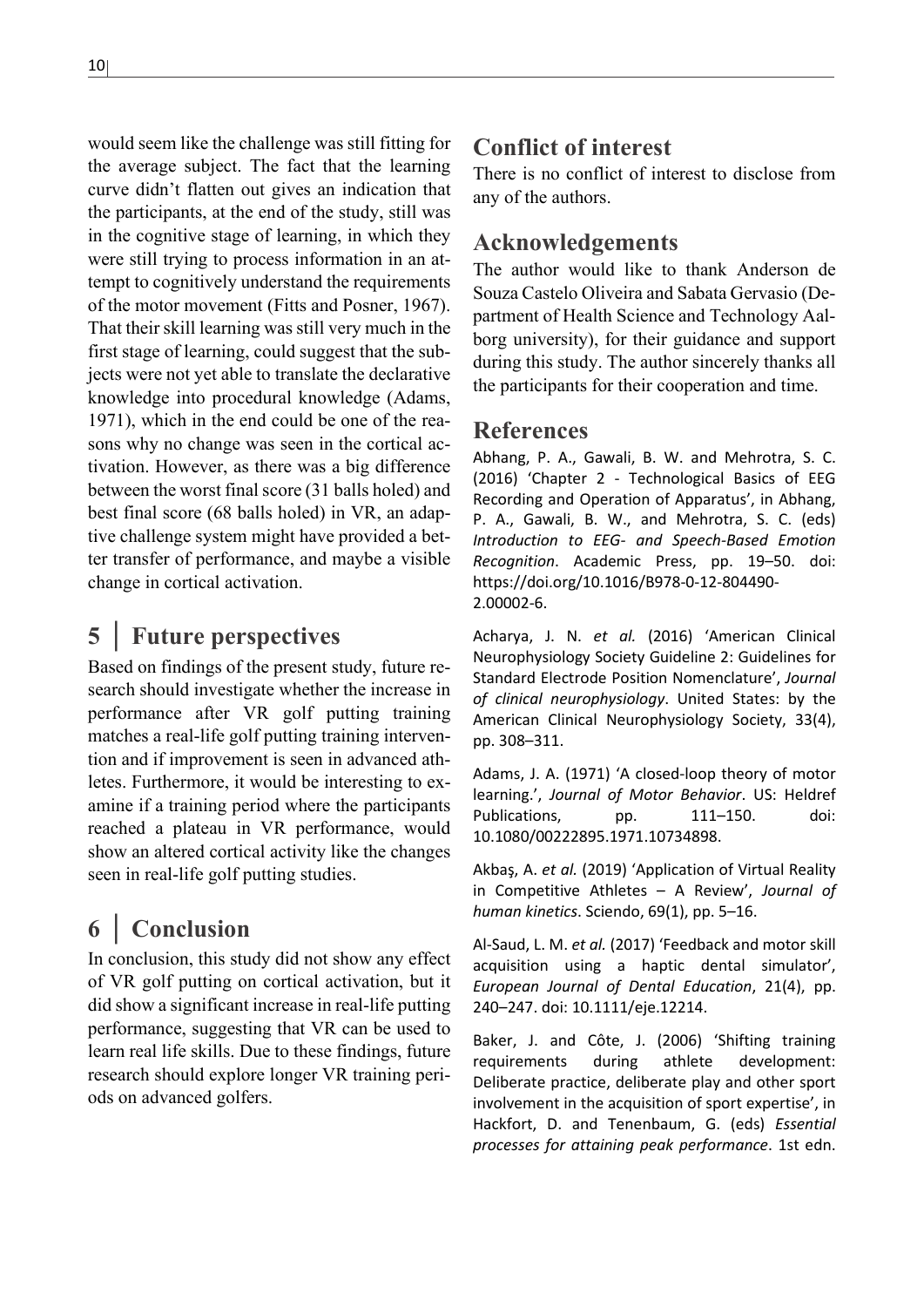Oxford, United Kingdom: Meyer and Meyer Sport, pp. 92–109.

Baumeister, J. *et al.* (2008) 'Cortical activity of skilled performance in a complex sports related motor task', *European Journal of Applied Physiology*, 104(4), pp. 625–631. doi: 10.1007/s00421-008-0811-x.

BrainVision (2021) *Easy to use multifunctional recording software*. Available at: https://brainvision.com/products/recorder/ (Accessed: 21 December 2021).

Burdea, G. and Coiffet, P. (2003) 'Virtual reality technology', *Virtual reality technology*. Second edi. Hoboken, New Jersey: Wiley-Interscience.

Butterworth, S. (1930) 'On the Theory of Filter Amplifiers.', *Experimental Wireless & The Wireless Engineer*, pp. 536–541.

Causer, J. *et al.* (2017) 'Quiet eye facilitates sensorimotor preprograming and online control of precision aiming in golf putting', *Cognitive Processing*. Springer Berlin Heidelberg, 18(1), pp. 47– 54. doi: 10.1007/s10339-016-0783-4.

Censor, N., Dimyan, M. A. and Cohen, L. G. (2010) 'Modification of existing human motor memories is enabled by primary cortical processing during memory reactivation', *Current Biology*. Elsevier Ltd, 20(17), pp. 1545–1549. doi: 10.1016/j.cub.2010.07.047.

Censor, N., Sagi, D. and Cohen, L. G. (2012) 'Common mechanisms of human perceptual and motor learning', *Nature Reviews Neuroscience*. Nature Publishing Group, 13(9), pp. 658–664. doi: 10.1038/nrn3315.

Cohen, M. X. (2014) 'Analyzing Neural Time Series Data : Theory and Practice.' Cambridge, Mass: MIT Press (Issues in clinical and cognitive neuropsychology.).

Cooke, A. *et al.* (2010) 'Psychological, muscular and kinematic factors mediate performance under pressure', *Psychophysiology*, 47(6), pp. 1109–1118. doi: 10.1111/j.1469-8986.2010.01021.x.

Cooke, A. *et al.* (2014) 'Preparation for action: Psychophysiological activity preceding a motor skill as a function of expertise, performance outcome,

and psychological pressure', *Psychophysiology*, 51(4), pp. 374–384. doi: 10.1111/psyp.12182.

Cooper, N. *et al.* (2021) 'Transfer of training - Virtual reality training with augmented multisensory cues improves user experience during training and task performance in the real world', *PLoS ONE*, 16(3 March), pp. 1–22. doi: 10.1371/journal.pone.0248225.

Craig, C. (2013) 'Understanding perception and action in sport: how can virtual reality technology help?', *Sports technology*. Routledge, 6(4), pp. 161– 169.

Delorme, A. and Makeig, S. (2004) 'EEGLAB: an open source toolbox for analysis of single-trial EEG dynamics', *Journal of Neuroscience Methods*, 134(1), pp. 9–21.

Düking, P., Holmberg, H. C. and Sperlich, B. (2018) 'The potential usefulness of virtual reality systems for athletes: A short SWOT analysis', *Frontiers in Physiology*, 9(MAR), pp. 1–4. doi: 10.3389/fphys.2018.00128.

EasyCap (2021) *SuperVisc (250 gr.)*. Available at: https://www.easycap.de/ (Accessed: 29 October 2021).

Facebook Technologies LLC (2021) 'Oculus Quest 2'. Menlo Park, California, USA: Facebook Technologies, LLC. Available at: https://www.oculus.com/quest-2/.

Faria, A. L. *et al.* (2018) 'Combined cognitive-motor rehabilitation in virtual reality improves motor outcomes in chronic stroke - A pilot study', *Frontiers in Psychology*, 9(MAY), pp. 1–13. doi: 10.3389/fpsyg.2018.00854.

Farley, O. R. L., Spencer, K. and Baudinet, L. (2020) 'Virtual reality in sports coaching, skill acquisition and application to surfing: A review', *Journal of Human Sport and Exercise*, 15(3), pp. 535–548. doi: 10.14198/jhse.2020.153.06.

Fitts, P. M. and Posner, M. I. (1967) *Human performance.*, *Human performance.* Oxford, England: Brooks/Cole.

Frederiksen, J. G. *et al.* (2019) 'Cognitive load and performance in immersive virtual reality versus conventional virtual reality simulation training of laparoscopic surgery: a randomized trial', *Surgical*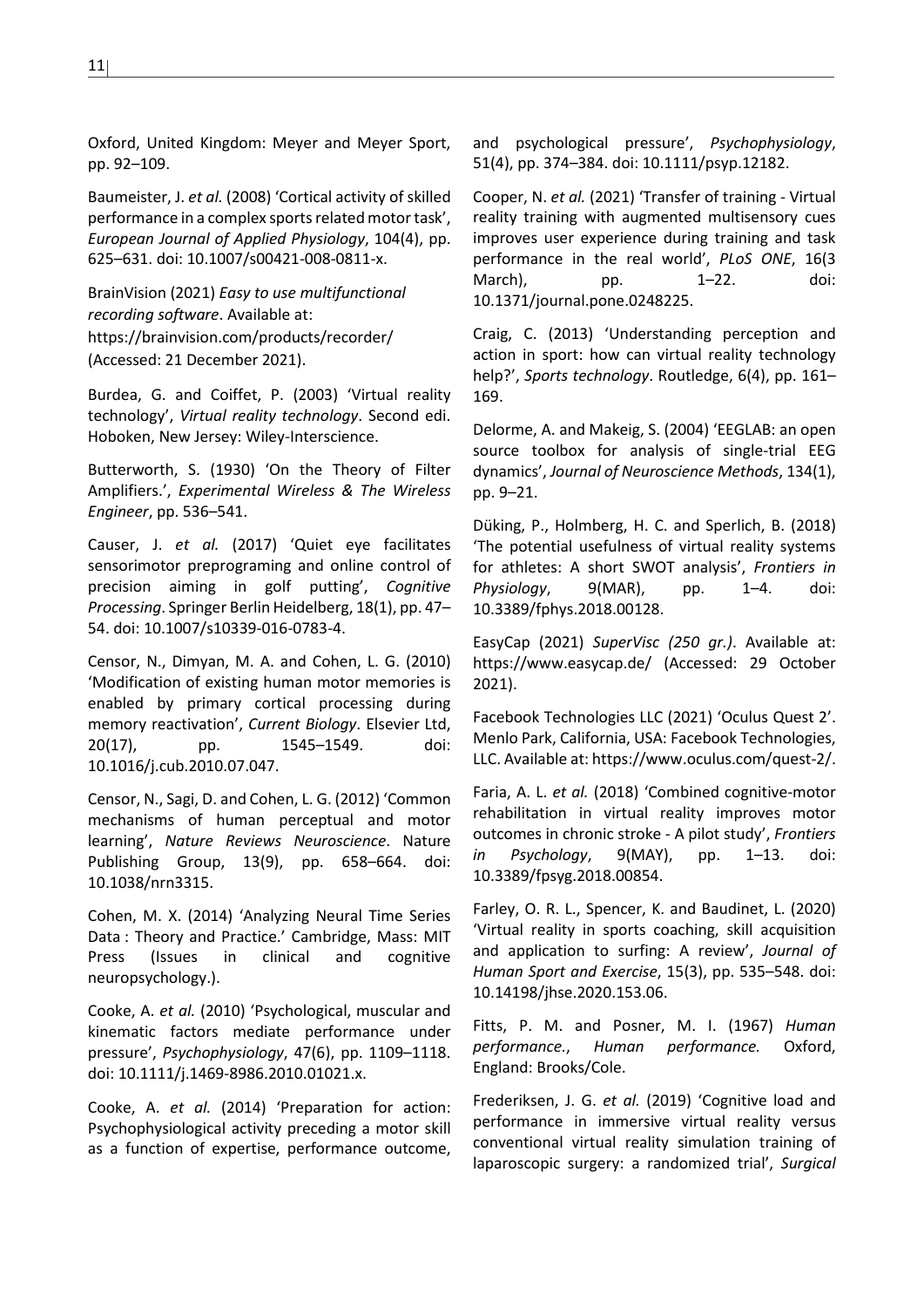*endoscopy*. New York: Springer US, 34(3), pp. 1244– 1252.

Gallicchio, G., Cooke, A. and Ring, C. (2017) 'Practice makes efficient: Cortical alpha oscillations are associated with improved golf putting performance', *Sport, Exercise, and Performance Psychology*, 6(1), pp. 89–102. doi: 10.1037/spy0000077.

GolfScope (2020) *Topgolf with Pro Putt*. Available at: https://www.proputt.com/ (Accessed: 29 October 2021).

Grantcharov, T. P. *et al.* (2004) 'Randomized clinical trial of virtual reality simulation for laparoscopic skills training', *British Journal of Surgery*, 91(2), pp. 146–150. doi: 10.1002/bjs.4407.

Harris, D. J. *et al.* (2019) 'Virtually the same? How impaired sensory information in virtual reality may disrupt vision for action.', *Experimental Brain Research*. Harris, David J.: School of Sport and Health Sciences, University of Exeter, St Luke's Campus, Exeter, United Kingdom, EX1 2LU, D.J.Harris@exeter.ac.uk: Springer, pp. 2761–2766. doi: 10.1007/s00221-019-05642-8.

Harris, D. J. *et al.* (2020) 'The effect of a virtual reality environment on gaze behaviour and motor skill learning', *Psychology of Sport and Exercise*. Elsevier, 50(February), p. 101721. doi: 10.1016/j.psychsport.2020.101721.

Hatfield, B. D. *et al.* (2004) 'Electroencephalographic studies of skilled psychomotor performance', *Journal of Clinical Neurophysiology*, 21(3), pp. 144–156. doi: 10.1097/00004691-200405000-00003.

Hatfield, B. D. (2018) 'Brain Dynamics and Motor Behavior: A Case for Efficiency and Refinement for Superior Performance', *Kinesiology Review*, 7(1), pp. 42–50. doi: 10.1123/kr.2017-0056.

Hatfield, B. D. and Hillman, C. H. (2001) 'The psychophysiology of sport: A mechanistic understanding of the psychology of superior performance.', in *Handbook of sport psychology*. 2. ed.. 2. New York: John Wiley, pp. 362–386.

Hays, R. T. *et al.* (1992) 'Flight Simulator Training Effectiveness: A Meta-Analysis', *Military psychology*. Lawrence Erlbaum, 4(2), pp. 63–74.

Ivanitsky, A. *et al.* (2009) 'Electroencephalography',

*Encyclopedia of Neuroscience*, pp. 1067–1072.

Jasper, H. and Penfield, W. (1949) 'Electrocorticograms in man: Effect of voluntary movement upon the electrical activity of the precentral gyrus', *Archiv für Psychiatrie und Nervenkrankheiten*, 183(1), pp. 163–174. doi: 10.1007/BF01062488.

Jerald, J. (2015) *The VR Book: Human-Centered Design for Virtual Reality*. Association for Computing Machinery and Morgan & amp; Claypool.

Jung, T.-P. *et al.* (2000) 'Removing electroencephalographic artifacts by blind source separation', *Psychophysiology*. HOBOKEN: WILEY, 37(2), pp. 163–178.

Kami, A. *et al.* (1995) 'Functional MRI evidence for adult motor cortex plasticity during motor skill learning', *Nature (London)*. London: Nature Publishing, 377(6545), pp. 155–158.

Kappenman, E. S. and Luck, S. J. (2010) 'The effects of electrode impedance on data quality and statistical significance in ERP recordings', *Psychophysiology*. 2010/03/29, 47(5), pp. 888–904. doi: 10.1111/j.1469-8986.2010.01009.x.

Karni, A. *et al.* (1998) 'The acquisition of skilled motor performance: Fast and slow experience-driven changes in primary motor cortex', *Proceedings of the National Academy of Sciences of the United States of America*, 95(3), pp. 861–868. doi: 10.1073/pnas.95.3.861.

Kerick, S. E., Douglass, L. W. and Hatfield, B. D. (2004) 'Cerebral cortical adaptations associated with visuomotor practice.', *Medicine and science in sports and exercise*. United States, 36(1), pp. 118–129. doi: 10.1249/01.MSS.0000106176.31784.D4.

Kramida, G. (2016) 'Resolving the vergenceaccommodation conflict in head-mounted displays', *IEEE Transactions on Visualization and Computer Graphics*. IEEE, 22(7), pp. 1912–1931. doi: 10.1109/TVCG.2015.2473855.

Landers, D. M. *et al.* (1994) 'Effects of learning on electroencephalographic and electrocardiographic patterns in novice archers.', *International Journal of Sport Psychology*. Italy: Edizioni Luigi Pozzi, 25(3), pp. 313–330.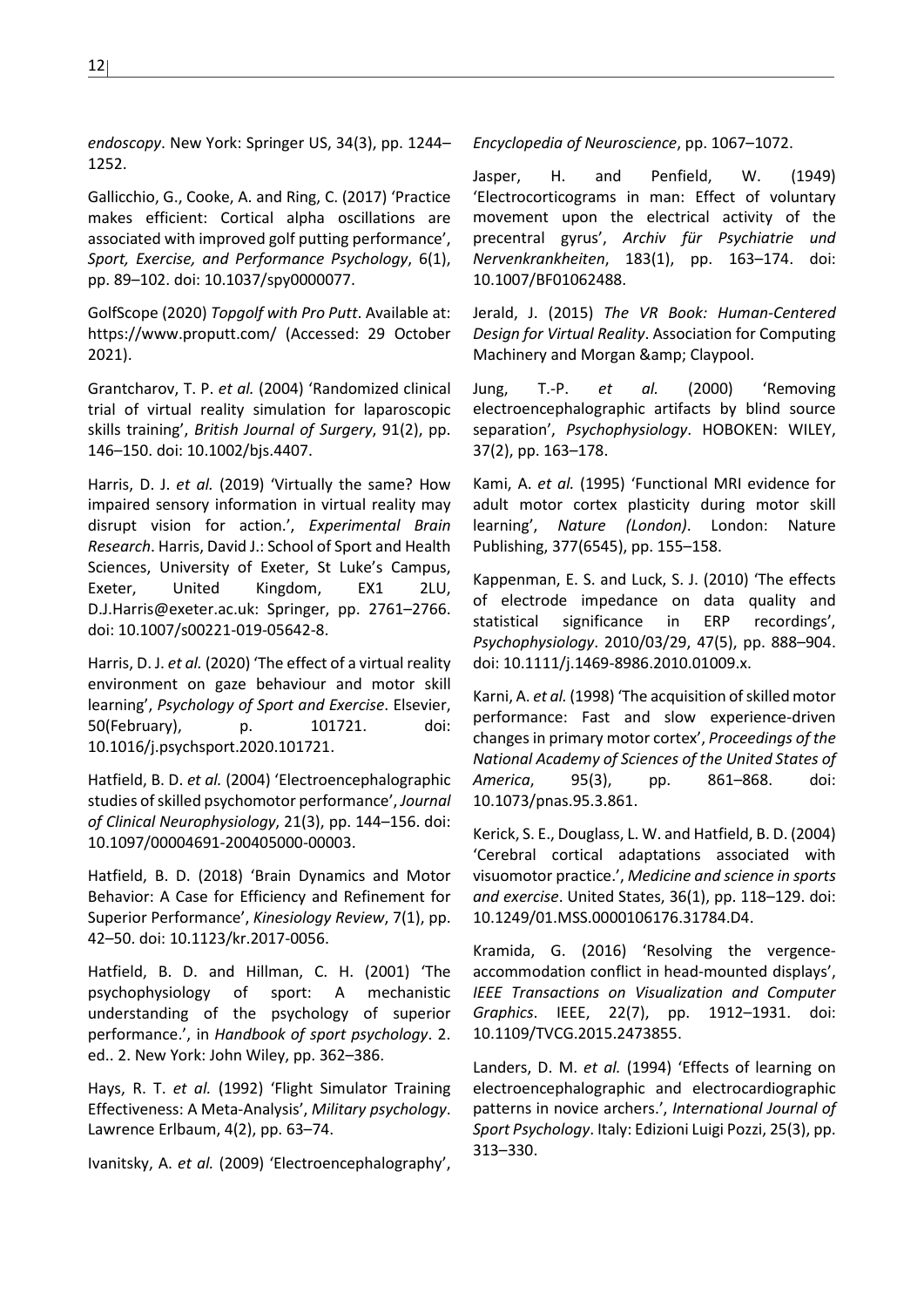Lee, H.-G., Chung, S. and Lee, W.-H. (2013) 'Presence in virtual golf simulators: The effects of presence on perceived enjoyment, perceived value, and behavioral intention', *New Media \& Society*, 15(6), pp. 930–946. doi: 10.1177/1461444812464033.

Michalski, S. C. *et al.* (2019) 'Getting your game on: Using virtual reality to improve real table tennis skills', *PLoS ONE*, 14(9), pp. 1–15. doi: 10.1371/journal.pone.0222351.

Neumann, D. L. *et al.* (2018) 'A systematic review of the application of interactive virtual reality to sport', *Virtual Reality*. Springer London, 22(3), pp. 183–198. doi: 10.1007/s10055-017-0320-5.

Nunez, P. L. and Srinivasan, R. (2005) 'Electric fields of the brain : the neurophysics of EEG.' New York: Oxford University Press.

Nuwer, M. R. (1988) 'Quantitative EEG: I. Techniques and problems of frequency analysis and topographic mapping', *Journal of clinical neurophysiology : official publication of the American Electroencephalographic Society*, 5(1), p. 1—43. Available at:

http://europepmc.org/abstract/MED/3074969.

Park, J. S., Jung, Y. J. and Lee, G. (2020) 'Virtual reality-based cognitive–motor rehabilitation in older adults with mild cognitive impairment: A randomized controlled study on motivation and cognitive function', *Healthcare (Switzerland)*, 8(3), pp. 1–9. doi: 10.3390/healthcare8030335.

Petri, K. *et al.* (2019) 'Training using virtual reality improves response behavior in karate kumite', *Sports Engineering*. Springer London, 22(1), pp. 1– 12. doi: 10.1007/s12283-019-0299-0.

Rao, K. R. (2011) 'Fast Fourier Transform - Algorithms and Applications', Fast Fourier Transform *Algorithms and Applications /*. Elektronis. Dordrecht: Springer Science+Business Media B.V. (Signals and Communication Technology).

Rietschel, J. C. *et al.* (2012) 'Cerebral-cortical networking and activation increase as a function of cognitive-motor task difficulty.', *Biological psychology*. Netherlands, 90(2), pp. 127–133. doi: 10.1016/j.biopsycho.2012.02.022.

Sanchez-Vives, M. V, Massimini, M. and Mattia, M.

(2017) 'Shaping the Default Activity Pattern of the Cortical Network.', *Neuron*. United States, 94(5), pp. 993–1001. doi: 10.1016/j.neuron.2017.05.015.

Seymour, N. E. *et al.* (2002) 'Virtual reality training improves operating room performance results of a randomized, double-blinded study', *Annals of Surgery*, 236(4), pp. 458–464. doi: 10.1097/00000658-200210000-00008.

Shafizadeh, M., McMorris, T. and Sproule, J. (2011) 'Effect of different external attention of focus instruction on learning of golf putting skill', *Perceptual and Motor Skills*, 113(2), pp. 662–670. doi: 10.2466/05.23.25.PMS.113.5.662-670.

Slobounov, S. *et al.* (2007) 'Modulation of cortical activity as a result of task-specific practice', *Neuroscience Letters*, 421(2), pp. 126–131. doi: https://doi.org/10.1016/j.neulet.2007.04.077.

Sörnmo, L. and Laguna, P. (2005) 'Chapter 3 - EEG Signal Processing', in Sörnmo, L. and Laguna, P. B. T.- B. S. P. in C. and N. A. (eds) *Biomedical Engineering*. Burlington: Academic Press, pp. 55–179. doi: https://doi.org/10.1016/B978-012437552-9/50003- 9.

Thorndike, E. L. (1914) 'Educational psychology', *Colombia University Press*.

Tirp, J. *et al.* (2015) 'Virtual realities as optimal learning environments in sport – A transfer study of virtual and real dart throwing', *Psychological Test and Assessment Modeling*, 57(1), pp. 57–69.

Urigüen, J. A. and Garcia-Zapirain, B. (2015) 'EEG artifact removal-state-of-the-art and guidelines', *Journal of neural engineering*. England: IOP Publishing, 12(3), p. 31001.

Wang, K. P. *et al.* (2020) 'Elite golfers are characterized by psychomotor refinement in cognitive-motor processes', *Psychology of Sport and Exercise*. Elsevier, 50(February), p. 101739. doi: 10.1016/j.psychsport.2020.101739.

Wannebo, M. and Reeve, T. G. (1984) 'Effects of skill level and sensory information on golf putting.', *Perceptual and motor skills*, 58(2), pp. 611–613. doi: 10.2466/pms.1984.58.2.611.

Zaepffel, M. *et al.* (2013) 'Modulations of EEG Beta Power during Planning and Execution of Grasping